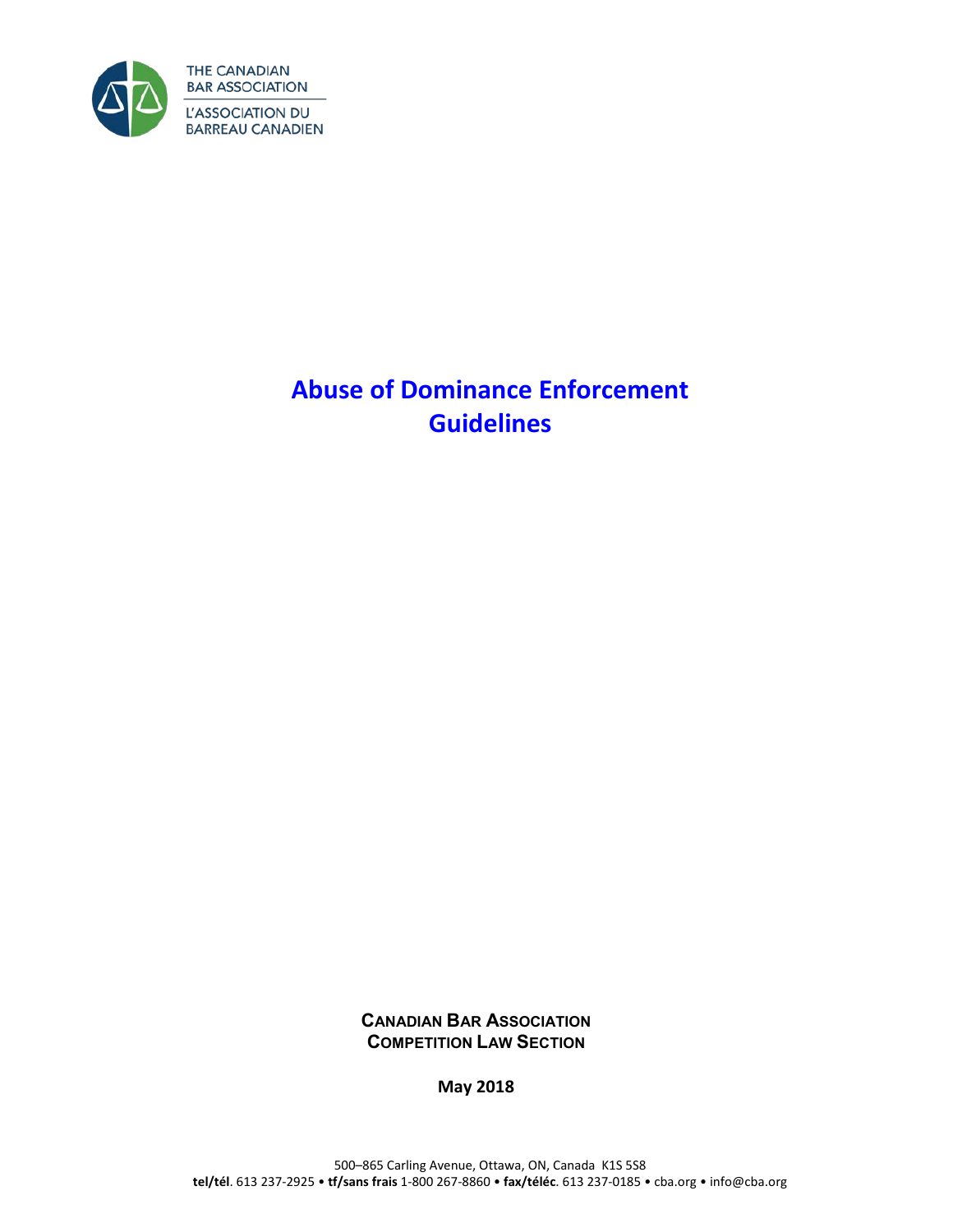# **PREFACE**

The Canadian Bar Association is a national association representing 36,000 jurists, including lawyers, notaries, law teachers and students across Canada. The Association's primary objectives include improvement in the law and in the administration of justice.

This submission was prepared by the CBA Competition Law Section, with assistance from the Legislation and Law Reform Directorate at the CBA office. The submission has been reviewed by the Law Reform Subcommittee and approved as a public statement of the CBA Competition Law Section.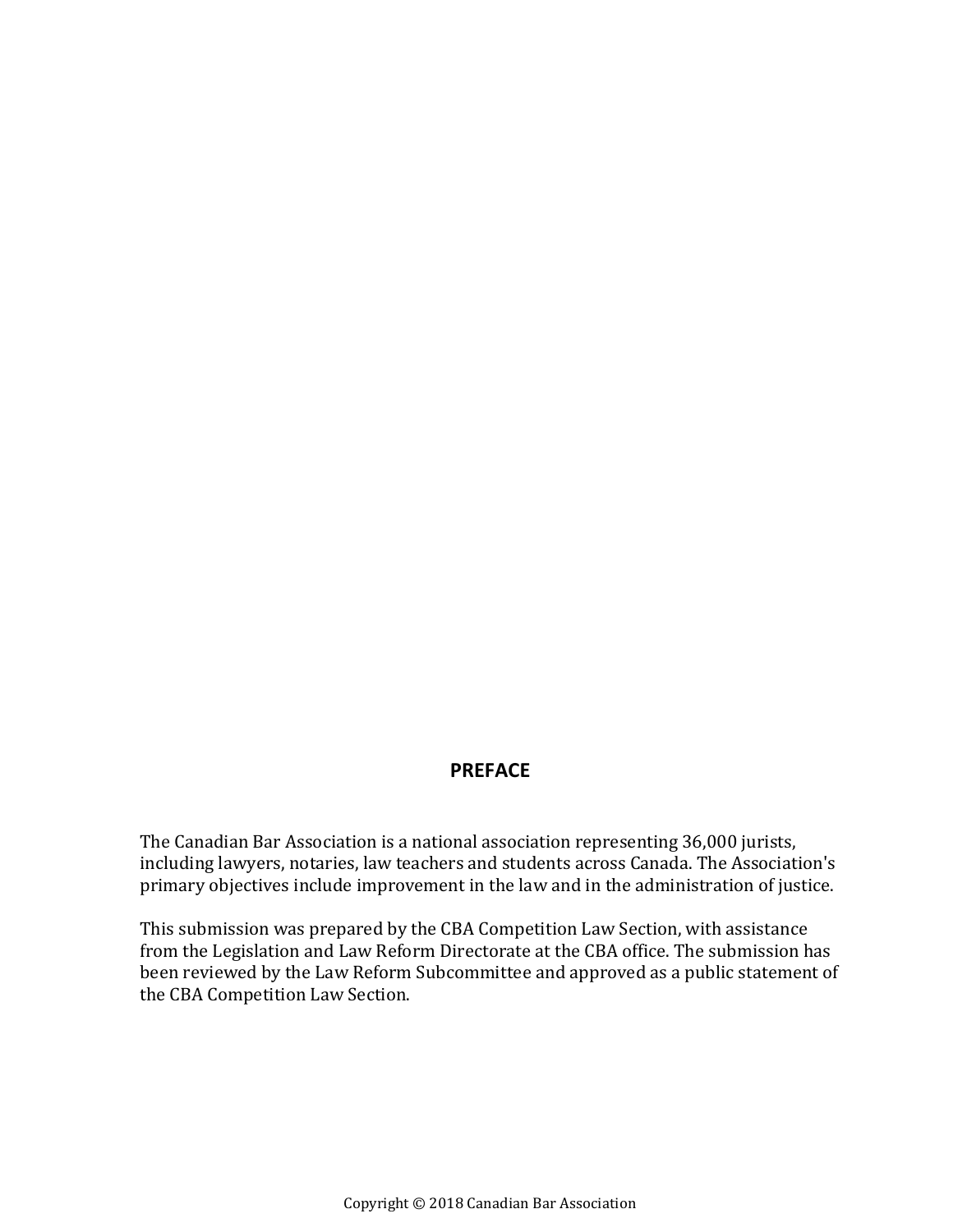# **TABLE OF CONTENTS**

# **Abuse of Dominance Enforcement Guidelines**

| I.  |                                                                    |
|-----|--------------------------------------------------------------------|
| Н.  |                                                                    |
|     |                                                                    |
|     | Introduction of New Concepts or Approaches in the Examples  2      |
|     | Significant Focus on Toronto Real Estate Board case (TREB)  2      |
|     |                                                                    |
| Ш.  |                                                                    |
|     | Paragraph 1.4 and footnote 5 - Link Between Markets  2             |
|     |                                                                    |
|     | Paragraph 1.22 - Ability to Exclude as Indicator of Market Power 4 |
|     |                                                                    |
|     | Paragraph 1.25 - Likely to Obtain Market Power is Insufficient  5  |
|     | Paragraph 1.26 and 1.44 (second bullet) – Considerable             |
|     | Latitude to Influence Competition and Commercial Leverage 5        |
|     | Paragraphs 1.30, 134 and 1.35 - Lower Market Shares and            |
|     | Paragraph 1.44 and Footnote 38 – Effects of Anti-Competitive       |
|     |                                                                    |
|     | Paragraphs 1.47 and 1.48 - Approach to Joint Dominance 7           |
| IV. |                                                                    |
|     |                                                                    |
|     | Paragraphs 2.7 and 2.9 - Achieving Efficiency/Procompetitive       |
|     |                                                                    |
|     |                                                                    |
|     |                                                                    |
|     | Paragraph 2.18 - Examples of Disciplinary Conduct 10               |
| V.  |                                                                    |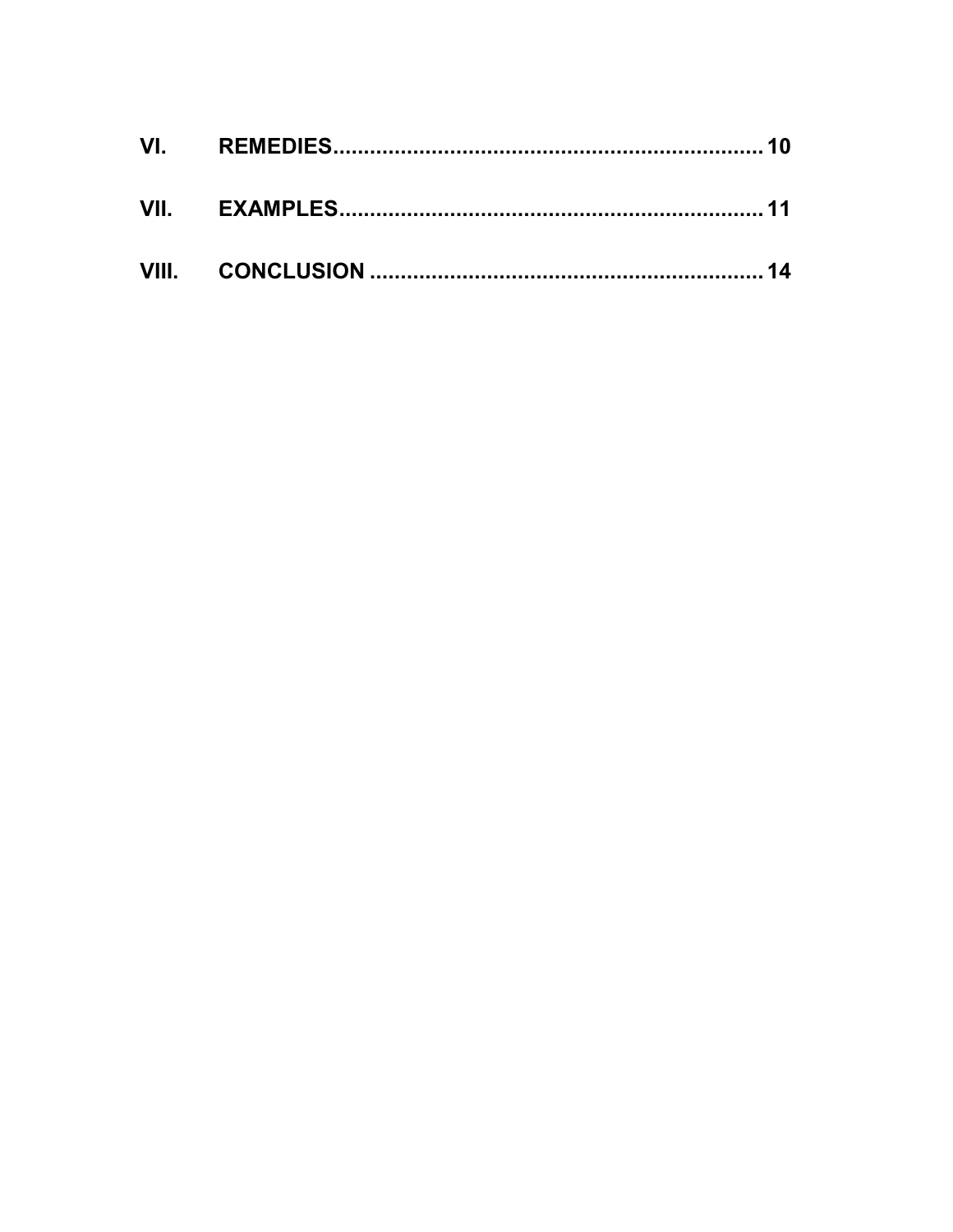# **Abuse of Dominance Enforcement Guidelines**

# <span id="page-4-0"></span>**I. INTRODUCTION**

The Competition Law Section of the Canadian Bar Association (CBA Section) welcomes the opportunity to comment on the draft *Abuse of Dominance Enforcement Guidelines* (Guidelines) issued for consultation by the Competition Bureau on March 14, 2018. We commend the Bureau's continuing efforts to engage with stakeholders through meaningful consultations and to give meaningful guidance. Guidance is particularly important for abuse of dominance, where it may be especially difficult to distinguish aggressive but pro-competitive conduct from anti-competitive acts. The Bureau's guidance aids the business community in decision-making and ensuring continuous compliance with the *Competition Act*. In particular, the detailed discussion and examples in the Guidelines offer useful direction to businesses operating in a wide range of industries.

# <span id="page-4-1"></span>**II. GENERAL COMMENTS**

### <span id="page-4-2"></span>**Consistency with Canadian Jurisprudence**

As discussed in more detail below, the Guidelines sometimes take an inconsistent or expansive view of existing Canadian abuse of dominance jurisprudence. While it is helpful for stakeholders to understand the Bureau's perspective and position, the guidance offered should nonetheless be consistent with existing Canadian jurisprudence. Where the Bureau interprets existing jurisprudence in a specific manner, it would be helpful, at a minimum, for the Bureau to state that this perspective is the Bureau's *interpretation*. Where the Guidelines expand the application of section 79 beyond existing jurisprudence, it also creates significant uncertainty and unnecessarily increases the risk of Canadian competition law diverging from international norms. For example, the section discussing market power contains a number of references that are either vague or inconsistent with existing jurisprudence and as a result, pose a serious risk of chilling legitimate competitive conduct.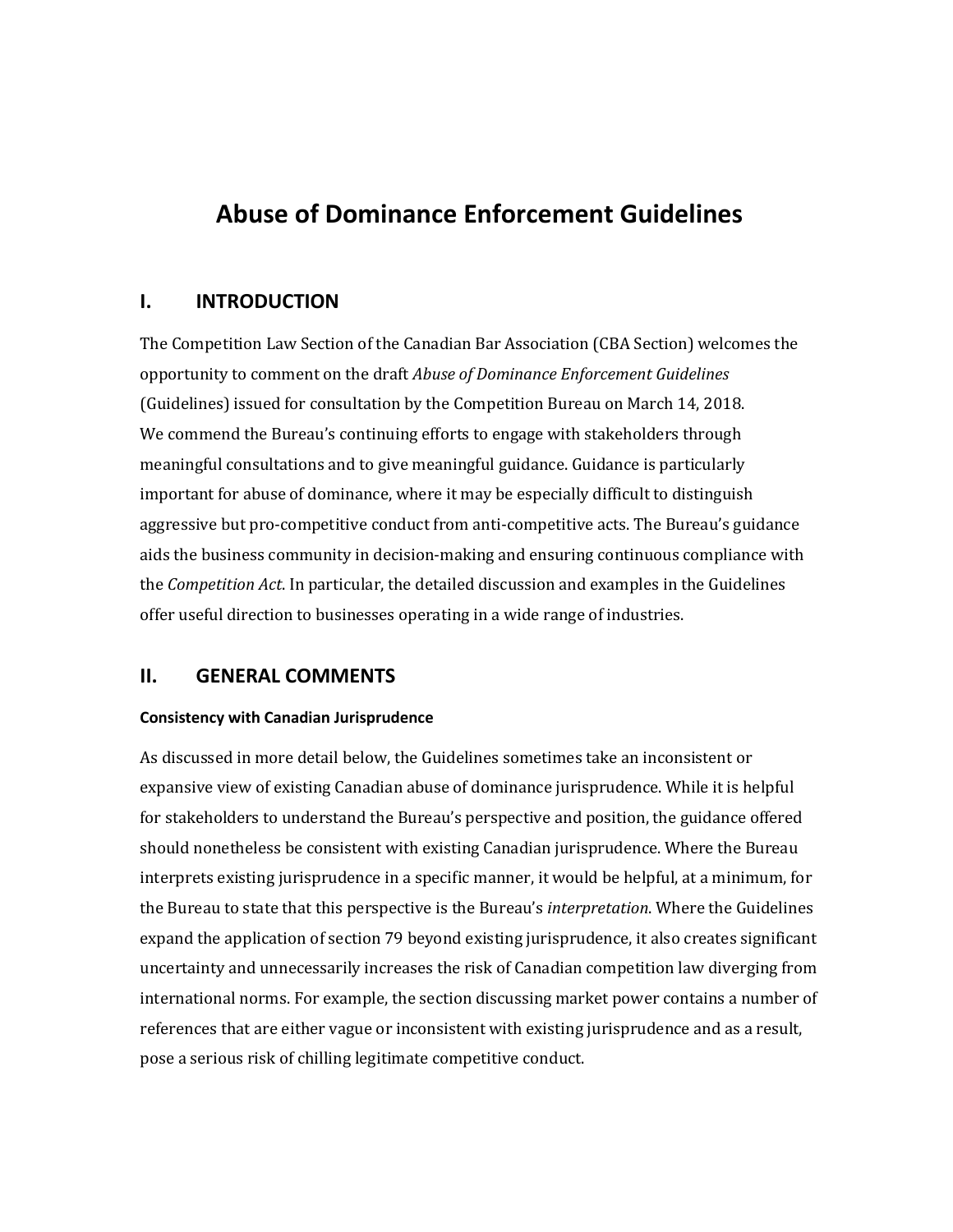### <span id="page-5-0"></span>**Introduction of New Concepts or Approaches in the Examples**

While it is helpful to include detailed examples of the Bureau's approach to specific elements of dominance, certain examples may create more confusion than clarity.

- Some examples apply section 79 differently or more specifically than described in the Guidelines. This makes understanding the Guidelines more challenging and laborious, particularly for the lay reader. It also creates confusion as to the Bureau's position. It would be preferable if the examples were illustrative of the clear guidance in the Guidelines, rather than offering new guidance not found in the main body of the text.
- Some examples contain complex fact situations and this complexity limits the usefulness of the guidance provided. In some instances, the legal analysis is based on facts located in the Analysis section, limiting the clarity of the guidance offered by the example.

### <span id="page-5-1"></span>**Significant Focus on Toronto Real Estate Board case (TREB)**

The Guidelines frequently and extensively reference decisions of the Competition Tribunal and the Federal Court of Appeal regarding the TREB case. While these decisions are important for the development of Canadian jurisprudence, earlier cases continue to offer valid and useful guidance, particularly where they deal with more common situations or conduct not at issue in the TREB case. The Guidelines would offer broader guidance if they also reflected earlier Canadian abuse of dominance jurisprudence.

### <span id="page-5-2"></span>**Reference to Exceptional or Novel Situations**

Perhaps because of the emphasis on the TREB case, the Guidelines often focus on exceptional or novel situations. While the Bureau's intention may be to update the Guidelines to reflect the most recent jurisprudence, it would be preferable for the Guidelines to focus primarily on providing general guidance. If it is important for the Guidelines to discuss exceptional or novel situations, these discussions should be reserved for the end of a section or a footnote.

# <span id="page-5-3"></span>**III. DOMINANCE**

### <span id="page-5-4"></span>**Paragraph 1.4 and footnote 5 – Link Between Markets**

The Guidelines state that in some cases a person is dominant in a market different from the market where anti-competitive effects are alleged to arise. A footnote explains that an abuse of dominance does not occur if the two markets are "wholly unrelated" but that "where there is some link between such markets," the Bureau may conclude an abuse of dominance has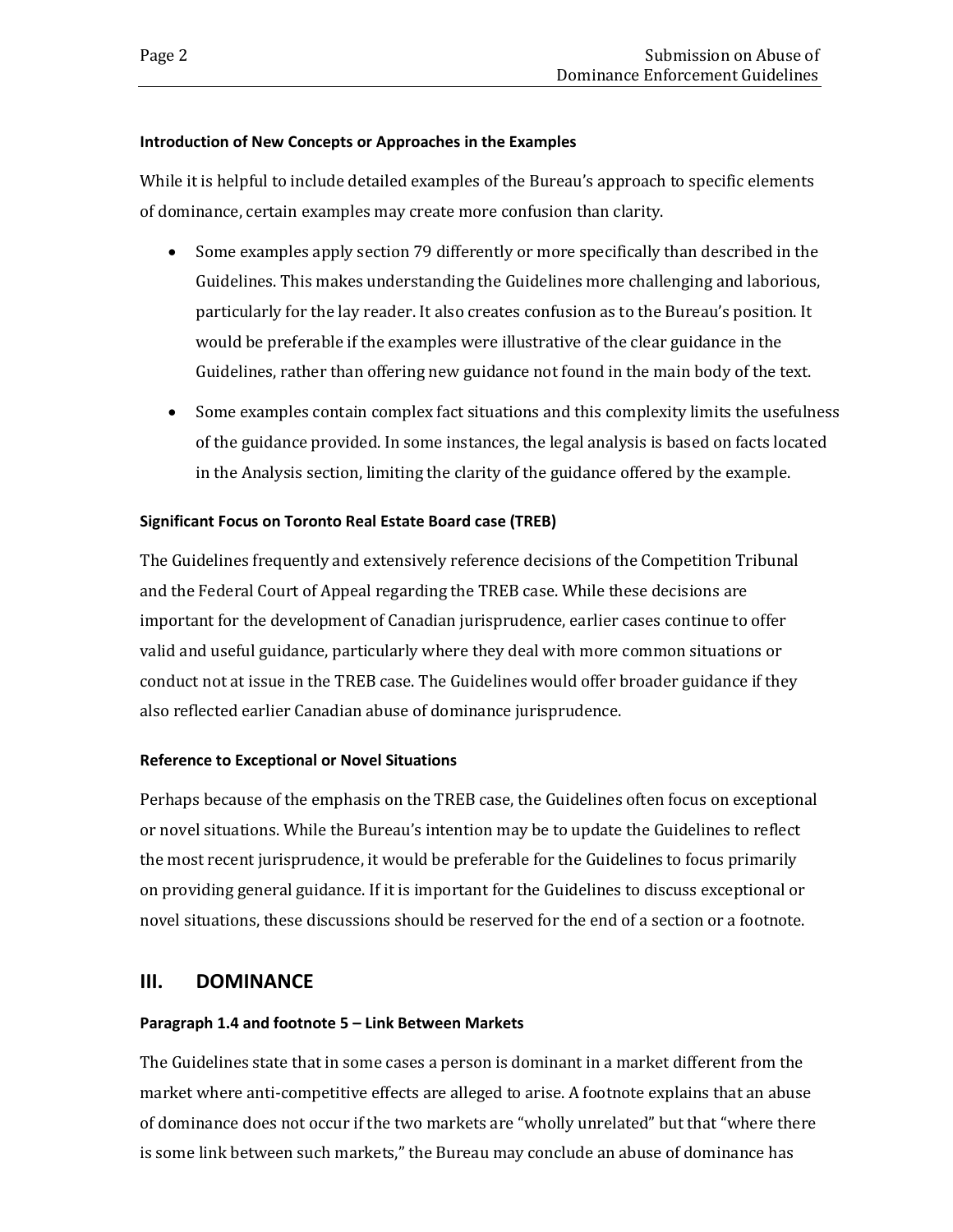occurred. Referring merely to a "link" between the two markets (as opposed to the requirement that the dominant entity have a competitive interest – the requirement found in the TREB case) could create more confusion about the Bureau's approach and should be amended.

#### <span id="page-6-0"></span>**Paragraph 1.13 and 1.19 – Aggregating Markets**

The Guidelines refer to the possibility of "aggregating" different product and geographic markets, "treating them as a single market for analytical purposes." The Guidelines further state that such aggregation may occur where competitive conditions are sufficiently similar in each market that treating them as a single market does not affect the assessment of dominance. The use of the term "aggregation" in this context may be imprecise and confusing.

Rather than referring to aggregating these markets, it may be more appropriate to refer to dominance being present or observable across more than one market and state that in such conditions these markets may be treated as one market for ease of analysis.

While similar competitive characteristics may be useful and appropriate to rely on for analytical purposes at the paragraph 79(1)(a)/ market definition stage of the process, the Guidelines should recognize it is far less likely to be appropriate (and may not even be possible in some cases) to rely on similar competitive characteristics at the paragraph 79(1)(c) stage of the process. This is because a substantial lessening or prevention of competition must be established in each market for the Tribunal to issue an order in each market under section 79. The requirement to evaluate the dimensions of each market separately for the purposes of the analysis under paragraph  $79(1)(c)$  was explicitly referenced by the Competition Tribunal in the TREB case (see paragraph 132 cited at note 4 of the Guidelines):

"However, an assessment must ultimately be made (at the section  $79(1)(c)$  stage of the analysis) of the extent to which products and supply locations that have not been included in the relevant market provide or would likely provide competition to the products and locations that have been included in the market".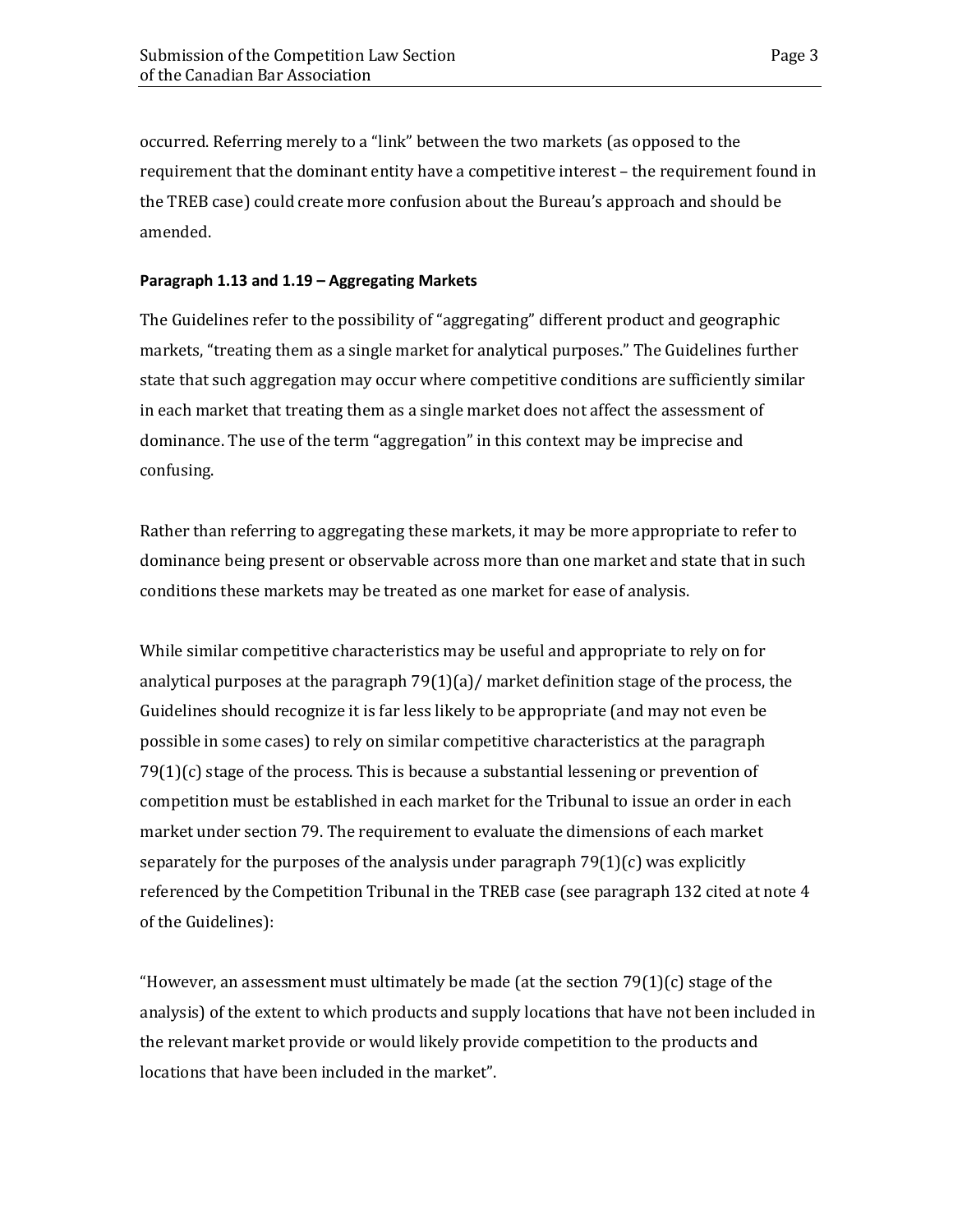We recommend these paragraphs be amended clarify that "In some cases, the Bureau may consider it appropriate to analyse several different (or potentially different) product or geographic markets together for the purposes of market definition." Further, it would be helpful to add a footnote in this section or a reference in the competitive effects discussion clarifying that for the purposes of evaluating competitive effects, each market must be evaluated separately.

### <span id="page-7-0"></span>**Paragraph 1.22 – Ability to Exclude as Indicator of Market Power**

In the second sentence of paragraph 1.22, the Guidelines state "the Tribunal has stated that market power includes "the power to exclude", or the ability to restrict the output of other actual or potential market participants". The Guidelines cite paragraph 176 of the TREB decision. This statement oversimplifies the Tribunal's decision in the TREB case. More specifically, the Tribunal did not hold that the "power to exclude" was sufficient to conclude the existence of market power. The Tribunal`s decision on this point states:

"To the extent that the power to exclude comprises an ability to restrict the output of other actual or potential market participants, and thereby to profitably influence price, it falls squarely within the definition of market power articulated in Tervita. Indeed, it is often the exercise of the power to exclude that facilitates a dominant firm's ability to profitably influence the dimensions of competition referred to in Tervita." (emphasis added)

That is, the Tribunal`s discussion clearly references not just an ability to exclude but rather the ability to exclude where it encompasses the ability to restrict the output of other market participants and so the ability to profitably influence price. This distinction is important, as every property right will entail the ability to exclude third parties and competitors from the relevant property (for example physical premises or an IP right) but such exclusion would not be, on its own, sufficient to establish market power. Section 4.1 of the IPEGs on IP rights notes: "the right to exclude others from using the product or process does not necessarily grant the owner market power".

This overly broad approach (assuming that the ability or power to exclude constitutes market power) carries on through the discussion in paragraphs 140 to 142 found in the Guidelines and should be appropriately limited as well.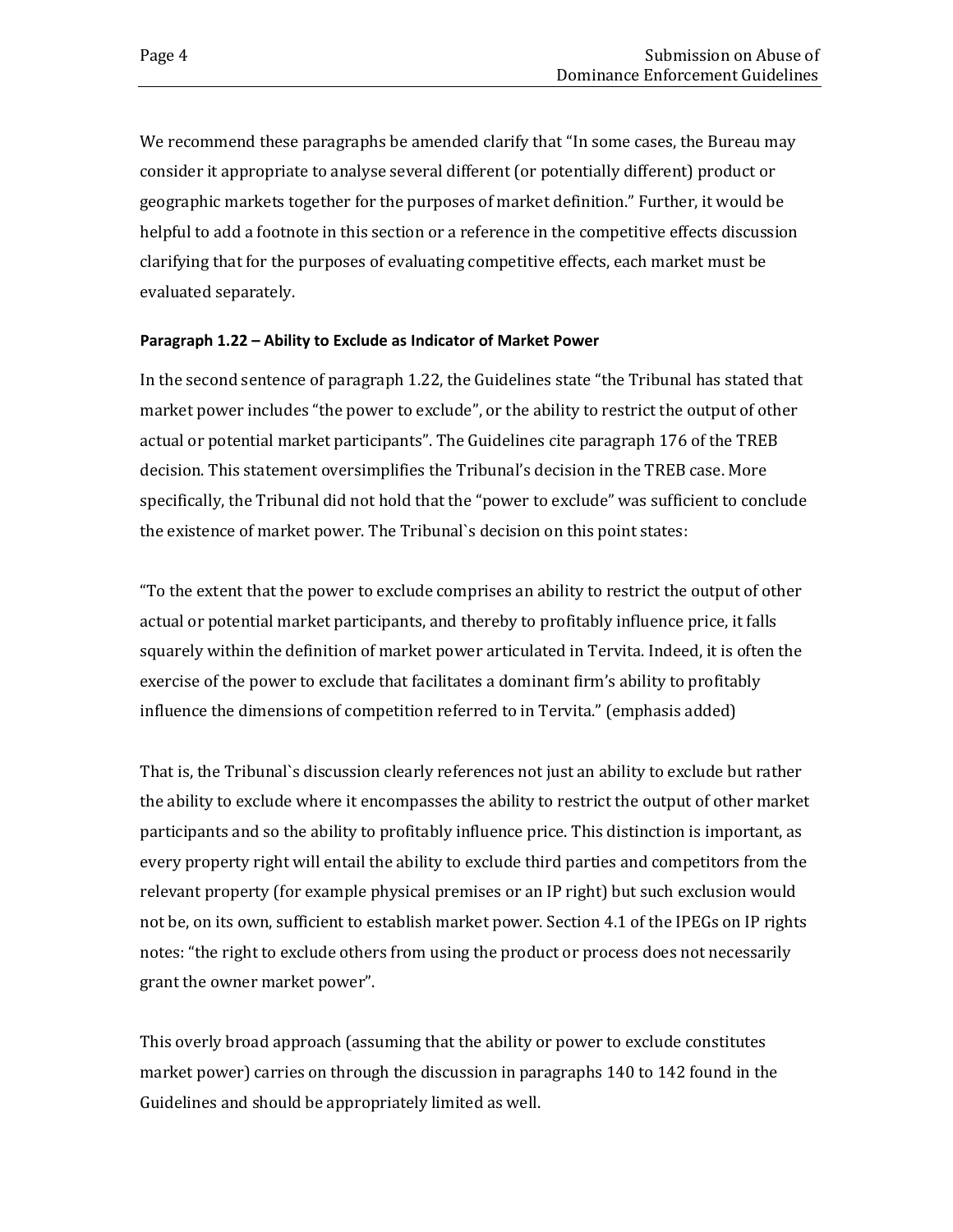### <span id="page-8-0"></span>**Paragraph 1.23 – Dominance in Other Markets**

This paragraph is an example of the Guidelines focusing on an exceptional situation, rather than focusing on general principles first and then referencing more novel or exceptional approaches to abuse of dominance on a secondary basis. As most abuse of dominance cases involve an anti-competitive act in the same market where a firm is alleged to be dominant, it may create confusion to give such prominence to more exceptional situations (where a firm is dominant in a market where it does not participate) rather than focusing (at least at the outset) on more typical dominance scenarios.

### <span id="page-8-1"></span>**Paragraph 1.25 – Likely to Obtain Market Power is Insufficient**

The Bureau states it "will generally investigate allegations of abuse of dominance if it appears a firm is likely to obtain market power within a reasonable period of time where a practice of anti-competitive acts may be ongoing". This reference is both confusing and unsupported by section 10 of the Act. More specifically, under section 10, the Commissioner cannot commence an inquiry under section 79 until such time she or he has "reason to believe" that the elements of the provision have been contravened. In other words, the Commissioner must have reason to believe the defendant firm actually possesses market power at the time the investigation is undertaken, rather than simply being likely to obtain market power within a reasonable time period (i.e., "attempted monopolization" is not sufficient under Canadian law). If this discussion is retained, this limitation, which arises from the Act, should at the very least be explained in a footnote.

# <span id="page-8-2"></span>**Paragraph 1.26 and 1.44 (second bullet) – Considerable Latitude to Influence Competition and Commercial Leverage**

In paragraph 1.26, the Bureau refers to a firm's "considerable latitude" to influence competition as potential evidence of a substantial degree of market power. The references to "considerable latitude to influence competition" and "commercial leverage" are both vague and unsupported by relevant jurisprudence. More specifically, it is unclear what type of action the Bureau intends to refer to here or in paragraph 1.44 (which references commercial leverage). Presumably it is not the case that any form of commercial leverage is sufficient evidence of market power. If the Bureau's position is that the ability to influence the terms on which a supplier deals with its other customers demonstrates an unusual degree of commercial leverage (and an indication of market power) - then we recommend the Bureau make this clearer, including by amending the bullet at paragraph 1.44 to refer to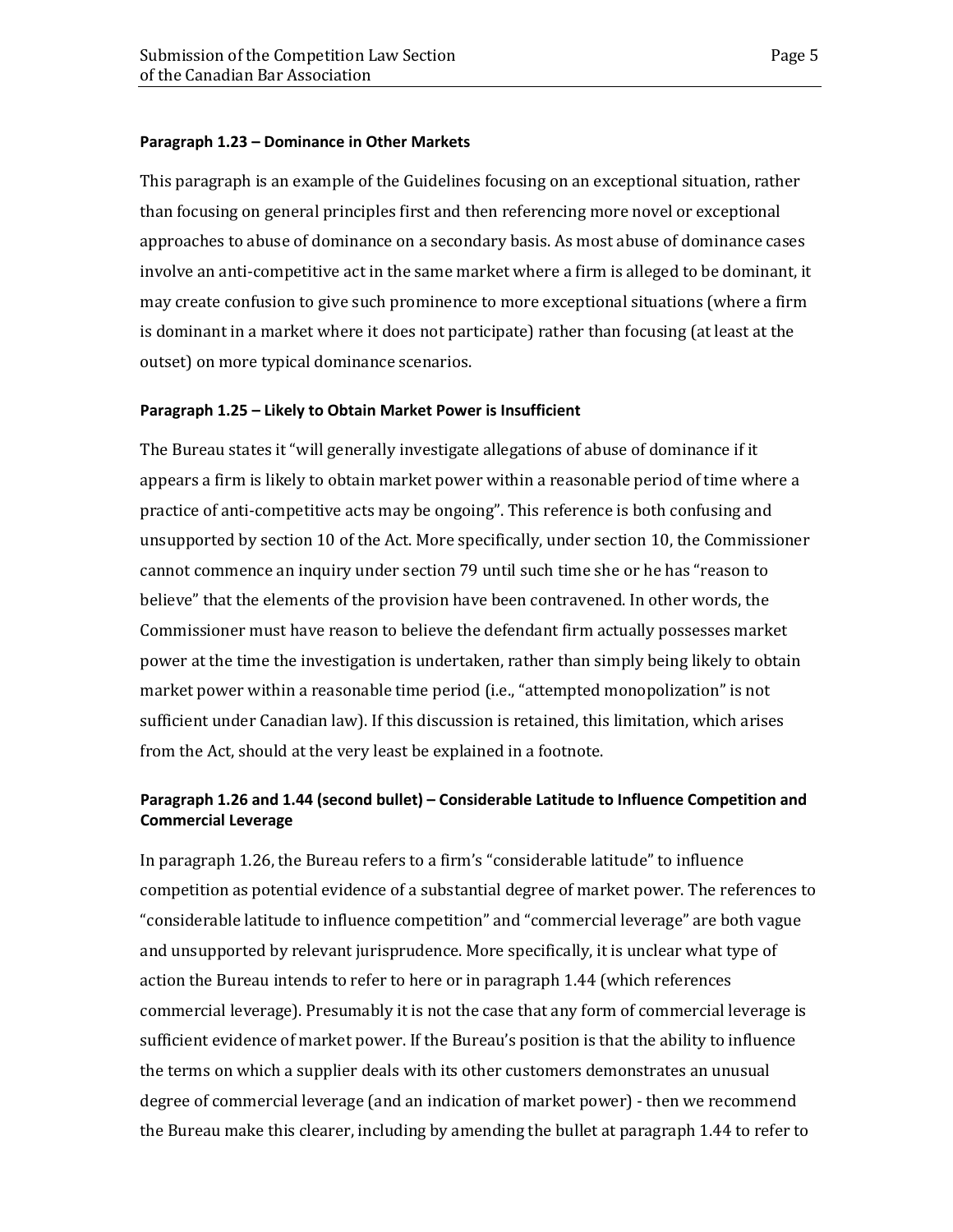the ability to influence suppliers' dealings with other customers. If the Bureau is relying on jurisprudence to support its position on this point, it should be cited.

### <span id="page-9-0"></span>**Paragraphs 1.30, 134 and 1.35 – Lower Market Shares and Market Power**

In the second sentence of paragraph 130, the Guidelines refer to the possibility that the Bureau may consider that firms with relatively low market shares possess market power where other evidence establishes its existence. This addition sows confusion, is highly implausible and is not supported by the existing abuse of dominance jurisprudence.

The reference to low market shares in paragraphs 130, 134 and 135 should be deleted. More specifically, in paragraph 135 (and footnote 30), the Guidelines refer to the Tribunal's findings of market power at market shares of 33 %. This reference to the Tribunal's findings of market power in the context of other provisions does not give helpful guidance for the application of section 79. As the Tribunal noted in the TREB case, the degree of market power required under paragraph 79(1)(a) is higher than that required under other provisions of the Act. Furthermore, the application of section 76 does not itself require a finding of market power and as such, the reference to a finding under section 76 in the Guidelines is neither helpful nor consistent with existing abuse of dominance jurisprudence.

Further, we question why the "safe harbour" threshold of market share below 35% was eliminated from the Guidelines and would urge the Bureau to re-insert this reference. The previous guidance that the Bureau will typically not examine cases where the market share is below 35% is consistent with existing abuse jurisprudence and gives important guidance to businesses.

## <span id="page-9-1"></span>**Paragraph 1.44 and Footnote 38 – Effects of Anti-Competitive Acts as Indicators of Market Power**

In the third bullet, the Guidelines state "where an allegedly dominant firm is able to lessen or prevent competition substantially in excess of the threshold necessary to qualify as substantial under paragraph  $79(1)(c)$ , this may be evidence that the firm possesses substantial market power". The reference to relying on effects to find market power is confusing, circular and risks conflating the various elements of section 79. If this is the Bureau's position, this point could perhaps be made clearer by instead stating that an ability to cause prices to be higher in the relevant market than would exist in the absence of the firm's conduct could be evidence that the firm has market power.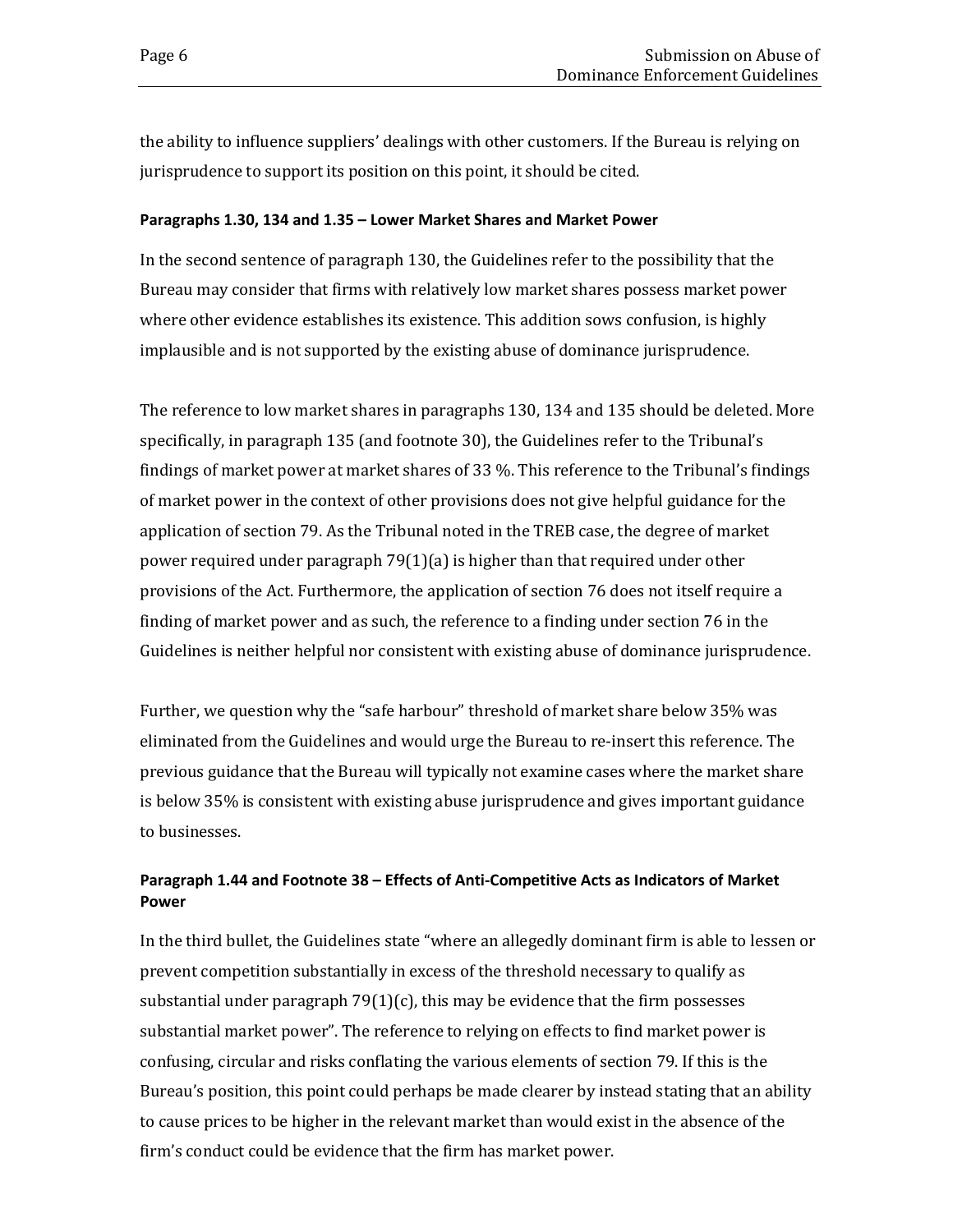### <span id="page-10-0"></span>**Paragraphs 1.47 and 1.48 – Approach to Joint Dominance**

In paragraph 1.47 and footnote 39, the Guidelines state the absence of certain types of behaviours (price competition amongst competitors, frequent customer switching or leapfrog competition through innovation) could indicate these firms are not competing vigourously with one another. We disagree with the implied assertion that the absence of such indicators may alone be sufficient to constitute joint dominance. There is no jurisprudence to support this position and it is entirely inconsistent with prior guidance from the Bureau.

In prior reports and speeches by the former Commissioner of Competition, the Bureau has taken the position that something more (most likely in the form of co-ordination or communication between the parties) must occur between parties for joint dominance to be found.[1](#page-10-3) The Guidelines should acknowledge that a perfectly competitive market could reach a price equilibrium without frequent customer switching, and that not all markets are conducive to significant innovation.

# <span id="page-10-1"></span>**IV. ANTI-COMPETITIVE ACTS**

### <span id="page-10-2"></span>**Paragraph 2.4 – Who is a Competitor?**

Paragraph 2.4 states that to determine whether an act is aimed at a competitor, a competitor is considered to be a person who competes in a relevant market and need not be a competitor of the allegedly dominant firm. However, this discussion is incomplete, since it does not explain that for a firm to engage in an anti-competitive act in a market in which it does not compete, the Tribunal specifically held that such firm must also have a plausible competitive interest in that market.[2](#page-10-4) Paragraph 2.4 should be deleted as the point is already made in a more complete manner in paragraph 2.10.

i<br>I

<span id="page-10-3"></span><sup>1</sup> See: Report on the Saskatchewan Gasoline Industry (November 30, 1999), [online](http://www.competitionbureau.gc.ca/eic/site/cb%E2%80%90bc.nsf/eng/01613.html) [\(https://bit.ly/2jWXJG4\)](https://bit.ly/2jWXJG4) and Sheridan Scott, Abuse of Dominance Under the Competition Act, (Speaking Notes, delivered to FTC/DOJ Hearings on Single Firm Conduct—September 12, 2006) at p. 14, [online](http://www.ftc.gov/os/sectiontwohearings/docs/SheridanScottSpeech060911.pdf) [\(https://bit.ly/2ImmypL\)](https://bit.ly/2ImmypL)

<span id="page-10-4"></span> $2 \qquad \qquad$  See TREB at para. 279 – 282.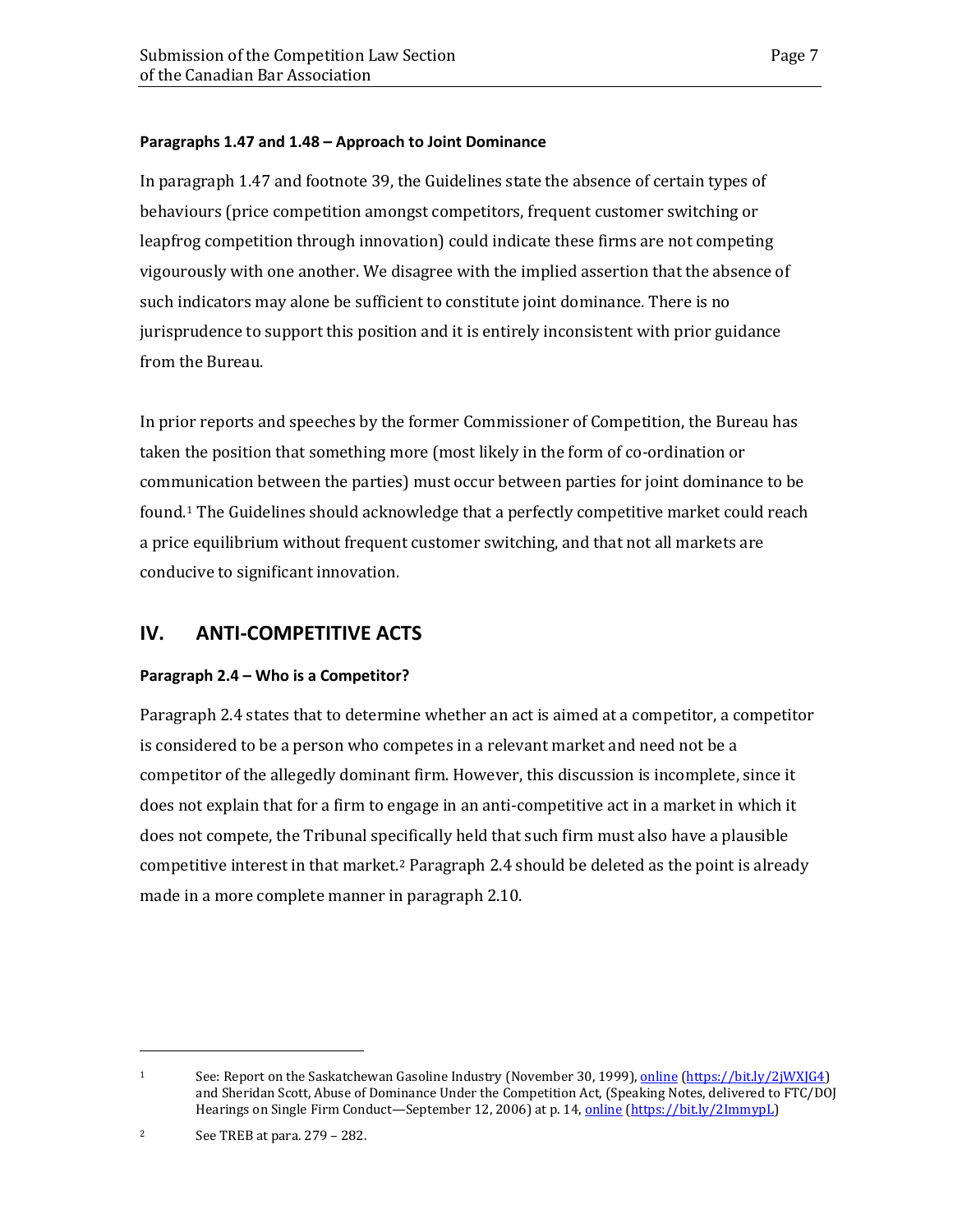### <span id="page-11-0"></span>**Paragraphs 2.7 and 2.9 – Achieving Efficiency/Procompetitive Benefits by Other Means**

The second sentence of paragraph 2.7 states that the Bureau will consider whether the "efficiency or procompetitive benefits could have been achieved by alternate means that did not impact competitors". Similarly, the second last sentence of paragraph 2.9 states that circumstances may arise where the "Bureau finds that a practice satisfies 79(1)(b) even when it may make economic sense without an anti-competitive effect on a competitor". The Bureau gives the example of "where the economic benefits resulting from exclusion are sufficiently large compared to the other profits derived from the practice, such evidence may establish that the overall purpose was an anti-competitive effect on a competitor". These statements are overly broad and contradict the existing jurisprudence on this point.

More specifically, these statements suggest that a dominant firm could be restricted from pursuing conduct that would benefit the firm because of the impact on competitors, even if it would be economically rational for the firm to pursue the conduct absent any exclusionary impact on competitors. In other words, this statement suggests the Bureau is seeking to impose an obligation on dominant firms to pursue business activities that have the least exclusionary impact on competitors. We are unaware of any support for this position in the Canadian jurisprudence, and it places firms in the impossible position of trying to evaluate the impact of various actions on other firms.

It may well be the case that circumstances arise where the benefit of certain conduct to the dominant firm is very small, but the exclusionary impact is very large, so that it could be reasonable to infer that the predominant purpose of the conduct was to exclude or harm competitors. However, the Guidelines try to extend this concept even further to imposing a requirement on dominant firms to pursue the least restrictive form of achieving legitimate objectives. This standard is inherently uncertain, would be highly impractical for firms to follow and seriously risks chilling pro-competitive conduct.

Further, it is unclear what type of benefits would be categorized as "economic benefits resulting from exclusion", as virtually every activity is designed to win business for a firm (to the exclusion of a competitor or competitors).

As the Tribunal recognized in TeleDirect, "targeting cannot be distinguished as an anticompetitive act merely by the fact that there is a differentiated response. Targeting, in the sense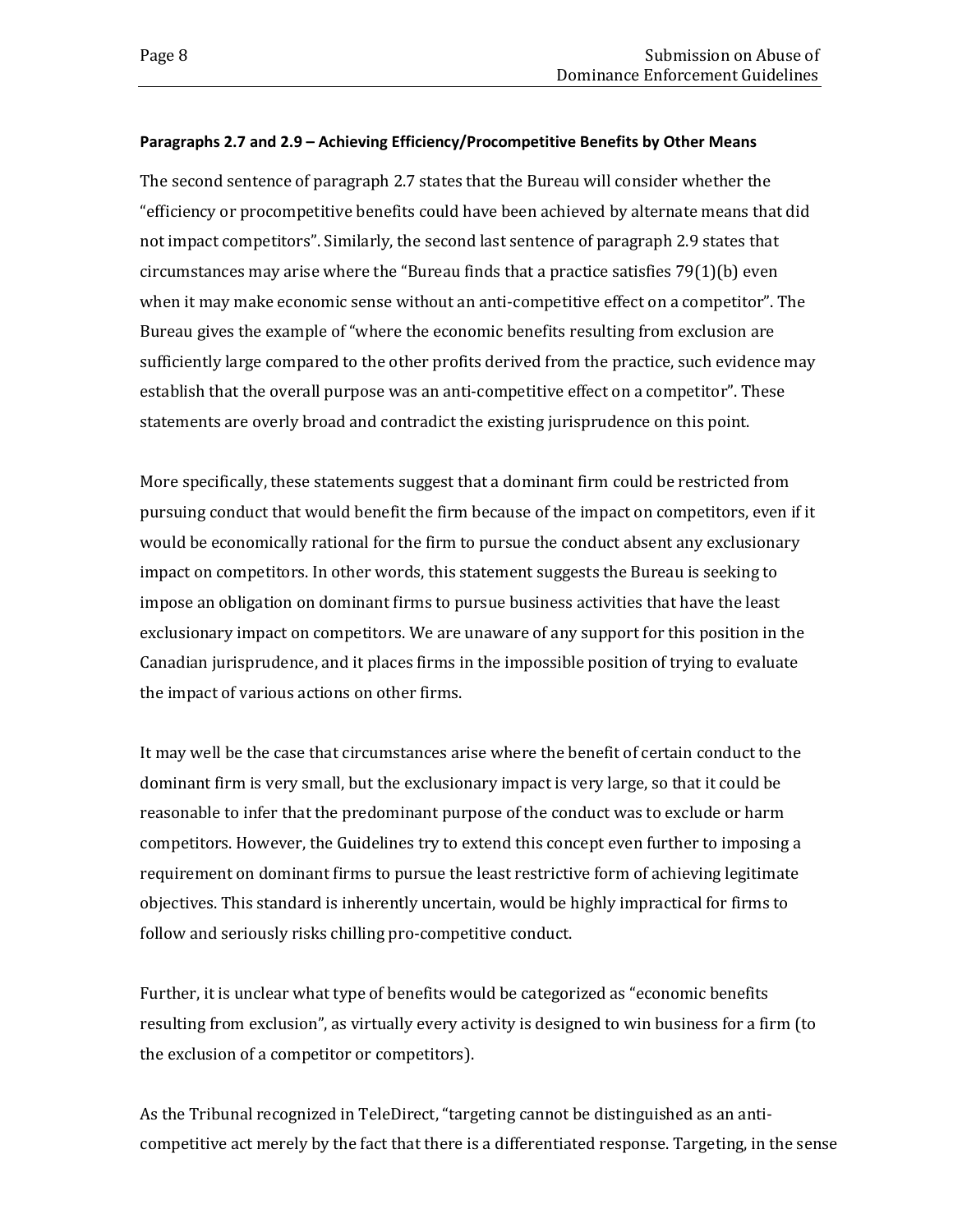of a differentiated response to competitors, is a decidedly normal competitive reaction. An incumbent can be expected to behave differently where it faces entry than where it does not."

Similarly, in TREB, the Tribunal recognized that in "assessing the balancing test under paragraph 79(1)(b), the Tribunal must determine whether sufficiently clear, convincing and cogent evidence exists to demonstrate that the overriding purpose of the impugned practice was anti-competitive. If it is not satisfied that this evidence has been adduced, the Tribunal will conclude that this element has not been demonstrated by the Commissioner. The Tribunal considers this to be particularly important in section 79 cases, to avoid chilling unilateral conduct that is primarily motivated by legitimate business justifications, but may also be objectively expected to have some adverse impact on competition."

The Guidelines should be amended to reflect the requirement that clear, convincing and cogent evidence exist to demonstrate that the overriding purpose of the impugned practice is anti-competitive. Without this clear guidance, the Guidelines risk chilling legitimate business conduct.

### <span id="page-12-0"></span>**Paragraph 2.10 – Competitive Interest**

The discussion should be expanded to reflect the additional guidance on what constitutes an anti-competitive act offered by the Competition Tribunal in the TREB case at paragraphs 279 – 282. For example, the Competition Tribunal noted its expectation that garden variety refusals to deal should not be caught under section 79. It would be helpful for the Guidelines to reflect this additional guidance.

### <span id="page-12-1"></span>**Paragraphs 2.12 and 2.13 - Predatory Conduct**

The expectation of successful recoupment is a fundamental aspect of demonstrating the existence of predation. Absent an expectation of recoupment, predation simply provides a wealth transfer from producers to consumers (i.e., consumers benefit), and does not result in any competitive harm. While the notion of recoupment is referenced in paragraph 2.12 and footnote 54 refers to the notion of recoupment being analysed as part of paragraph 79(1)(c), an expectation of recoupment should be discussed in greater detail in this section as well. The Guidelines should clarify that the measure of cost the Bureau will use for assessing predation is that of the dominant firm (and not the cost base of another, likely less efficient, competitor).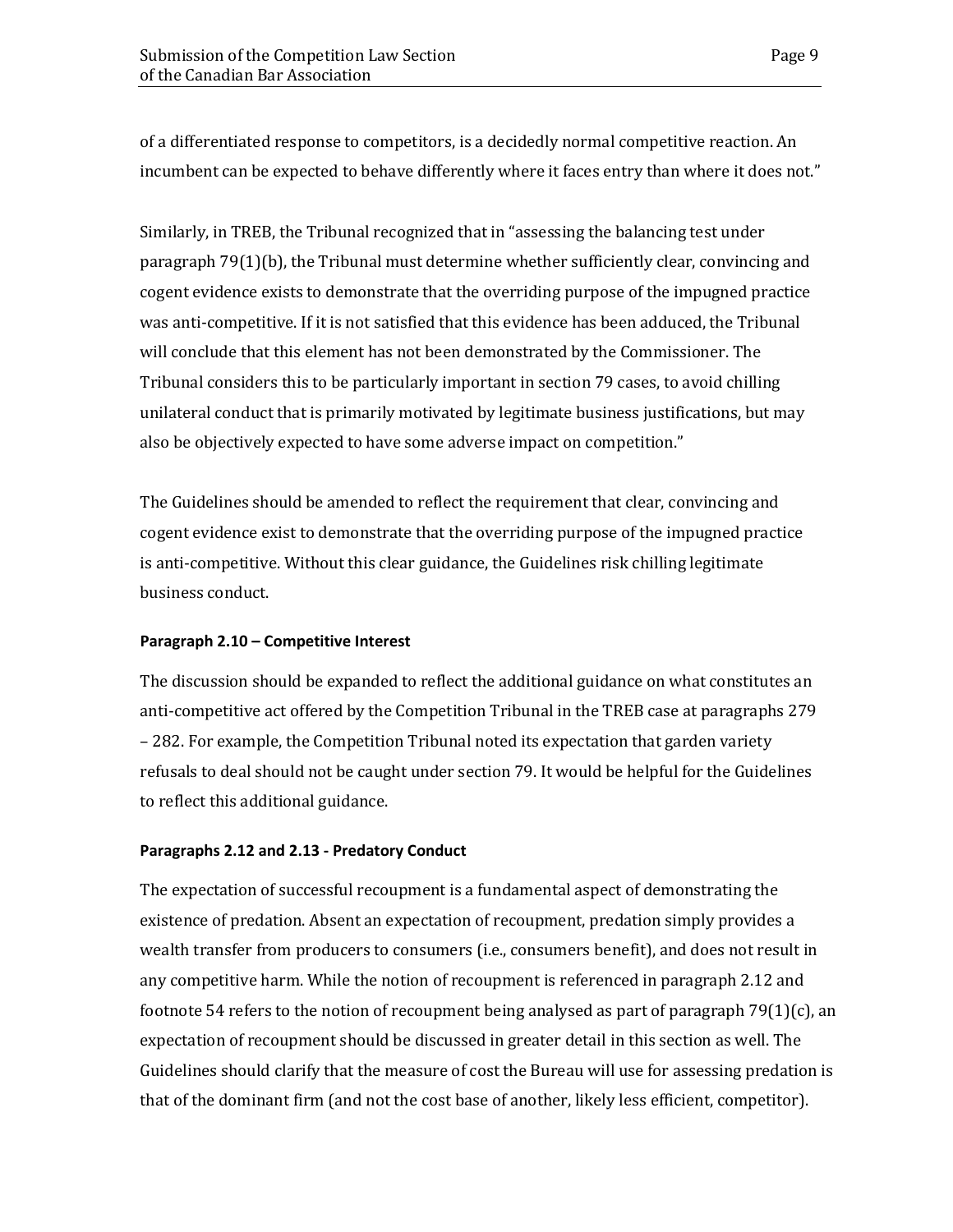Another way of making this point is for the Guidelines to expressly state that the Bureau will apply the "as efficient competitor" test when calculating average avoidable cost.

### <span id="page-13-0"></span>**Paragraph 2.18 – Examples of Disciplinary Conduct**

The discussion of "discipline" in this context (facilitating, maintaining or inducing coordination among firms) could be relevant for the identification of whether collective dominance exists, but not whether an act is anti-competitive. The concepts discussed in this paragraph would be more usefully deployed in paragraphs 1.47 and 1.48, discussed above.

# <span id="page-13-1"></span>**V. COMPETITIVE EFFECTS**

One notable absence from the Guidelines is any discussion of subsection 79(4) in the discussion on competitive effects arising from the practice of anti-competitive acts in issue. The Guidelines effectively ignore subsection 79(4) of the Act which provides that "In determining, for the purposes of subsection (1), whether a practice has had, is having or is likely to have the effect of preventing or lessening competition substantially in a market, the Tribunal shall consider whether the practice is a result of superior competitive performance." This provision is important in ensuring that a dominant firm is not penalized simply for having a better product or service. The Bureau should address its approach to the application of this provision in the Guidelines.

On a more general level, when analyzing the effects of a practice, we encourage the Bureau to utilize economic tools, where possible, to quantify and balance anti-competitive effects against pro-competitive effects arising out of the conduct in question. Doing so would not only clarify the applicable economic standard and accordingly, provide a measure of predictability and consistency to businesses but also encourage a dialogue that is likely more conducive to resolving disputes through settlement or mediation and avoid the need for protracted litigation.

# <span id="page-13-2"></span>**VI. REMEDIES**

Another notable absence from the Guidelines is any meaningful discussion of subsections 79(3.1), (3.2) and (3.3) on Administrative Monetary Penalties (AMPs). The Guidelines merely summarize the statutory scheme and note "the decision by the Commissioner to seek an AMP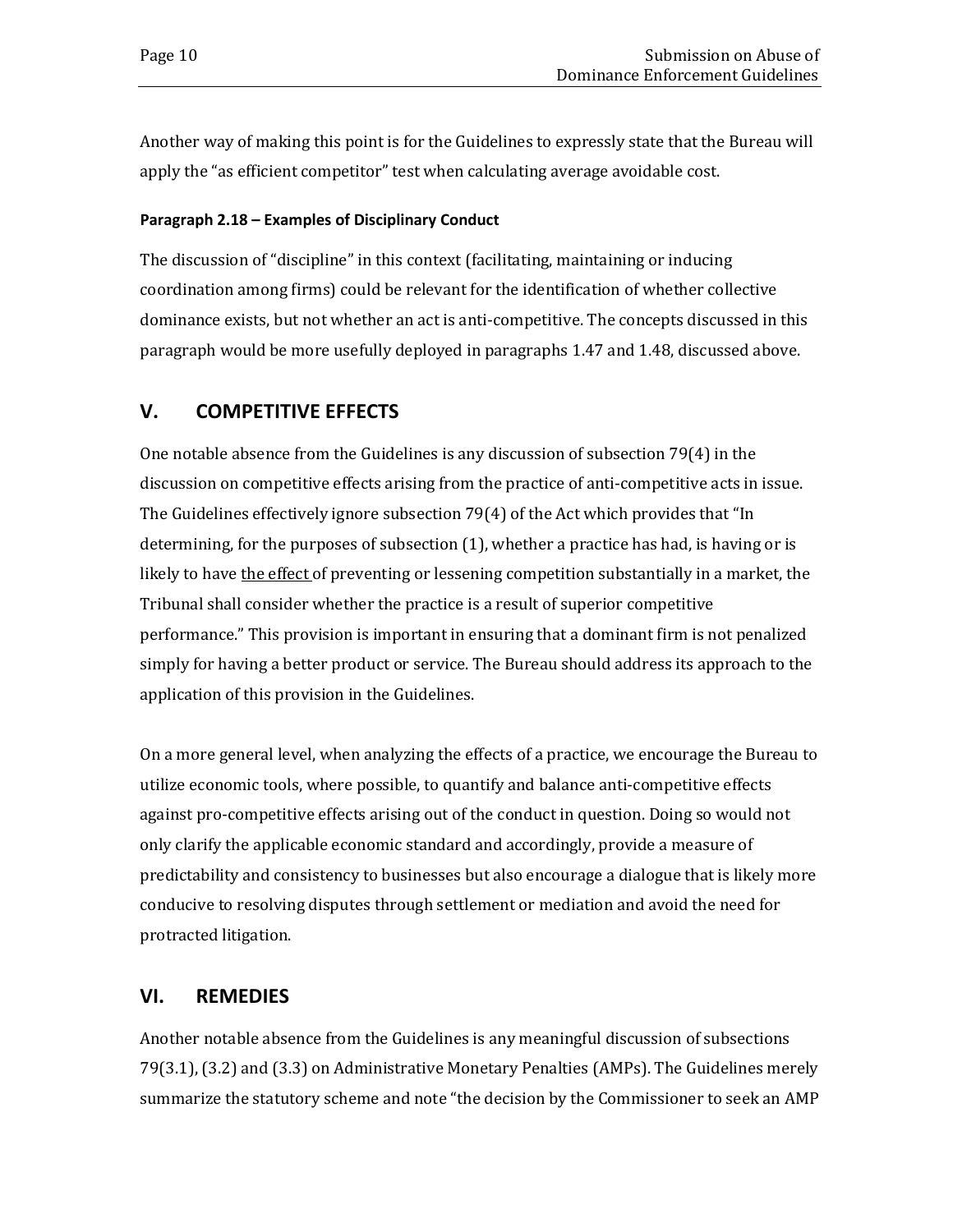and its amount is very fact-oriented and will invariably depend on the specific circumstances of each case."

Guidance on AMPs is of significant practical importance to stakeholders. Uncertainty about the circumstances where the Bureau will seek an AMP (and its amount) creates a real risk of chilling legitimate competitive behaviour. That is because many businesses will refrain from engaging in aggressive, but legitimate, activities where the dividing line between abuse of dominance and vigorous competition on the merits is unclear (as is often the case) and where enforcement policy is opaque.

We recognize that the specific circumstances of each case will be important. However, there have been numerous cases since AMPs were introduced into the *Competition Act* in 2009. The Bureau has sought and obtained AMPs in some cases (such as the \$5 million AMP in the Reliance Home Comfort case) and not others (such as the TREB and Vancouver Airport Authority cases). The Bureau therefore has experience in assessing whether or not to seek AMPs and the quantum of the AMPs it will seek. It would be helpful if the Bureau would share more of its internal analysis regarding AMPs in order to ensure that its silence does not curb economically desirable vigorous competition on the merits.

# <span id="page-14-0"></span>**VII. EXAMPLES**

The CBA Section commends the Bureau for including a variety of fact patterns in the Guidelines. Fact patterns and practical examples are extremely helpful to illustrate the Bureau's approach and analysis and give important supplementary guidance to stakeholders. However, in some instances, the fact patterns should be clearer to be more helpful.

### Example 2

The facts and analysis are unclear in several respects.

- The nature of DUTY's allegedly anti-competitive conduct (about which SMASH has complained) is not specified in paras. 5.4 to 5.6. In particular, it is unclear if the conduct complained of is the "hyper duty" marketing and why the geographic element of the fact pattern (i.e., Eastern and Western Canada) is relevant. More specifically, the reader is left with the suggestion that marketing claims (which appear to be true) could be considered an anti-competitive act under paragraph 79(1)(b). We recommend that another type of conduct might be more helpful and relevant to include in this example.
- It is unclear what information is being conveyed in the second sentence of paragraph 5.5. For example, is the "share of eastern Canadian drills" a reference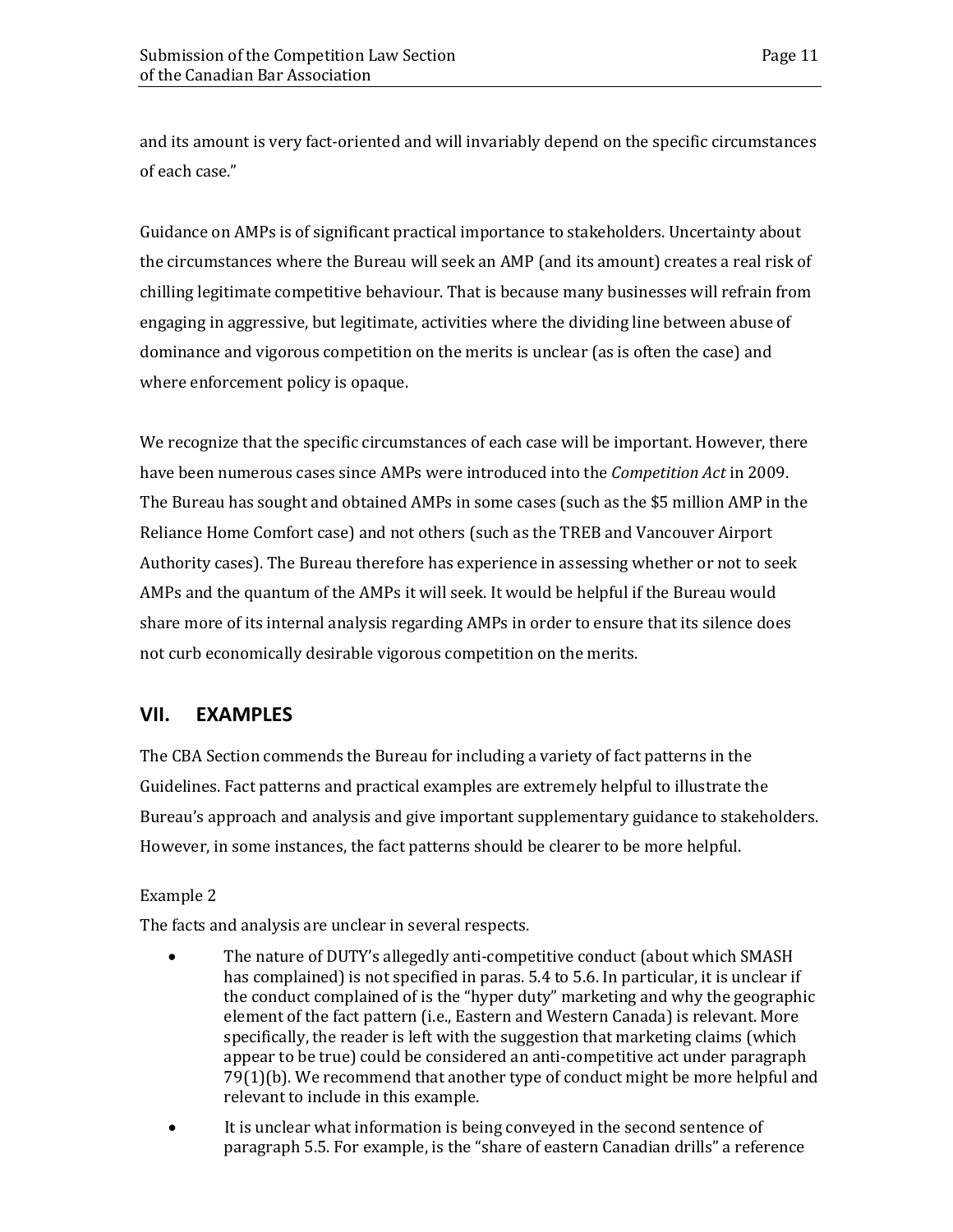to the share enjoyed by each supplier in Eastern Canada (or one particular supplier), or something else? It is also unclear how price fluctuations between Eastern and Western Canada would be relevant to the share of suppliers in each region (since the suppliers might be the exact same).

• It is also unclear why in paragraph 5.9, the market is defined as sales to retailers rather than consumers. This could be because, for example, DUTY and SMASH only sell on a wholesale basis, and not, by contrast, over the internet to consumers or directly to industrial customers. If this is the case, these facts should be stated at the outset.

## Example 3

• The CBA Section has concerns about including this example. First, the nature of the anti-competitive acts SUBSTANTIAL has allegedly engaged in is unclear and confusing. At paragraph 5.16, the example states that the Bureau will "consider the extent to which SUBSTANTIAL has commercial leverage over its retail channels" as part of its assessment of whether SUBSTANTIAL has market power. For the reasons noted above, the reference to commercial leverage is overly broad and confusing. More specifically, this discussion fails to recognize that the ability to negotiate better terms could simply reflect superior service or products (as recognized by paragraph 79(4)).

## Example 4

• It would be helpful if this example were revised to explain why the Bureau would examine this example as a joint dominance case at all. More specifically, given that PAL has a market share of 55%, it would be more helpful if the Bureau could give its perspective on whether it would first examine if PAL could exercise unilateral dominance on its own. In addition, it would be helpful for the Bureau to explain why Buddy could or should be viewed as jointly dominant solely on the basis that it has unilaterally adopted some of the same practices as PAL.

# Example 5

- In paragraph 5.31, the Guidelines should note that while DOMAINE's costs may be a useful proxy for use at an early investigatory stage, a conclusion about alleged below cost selling requires an assessment of CHATEAU's actual costs. In other words, the costs of a less efficient competitor should not be capable of identifying allegedly "below cost" pricing. See the discussion at paragraph 2.13, above.
- In paragraph 5.40, in addition to a new entrant, the Bureau should assess the possibility of re-entry by the target of the predation.

# Example 6

• Paragraph 5.46 states that "exclusive dealing also takes the form of a firm requiring or inducing its own suppliers to deal only with the firm itself and not that firm's competitors". Footnote 86 at the end of this paragraph states that exclusive dealing can also be pursued under section 77 of the Act. Section 77 of the Act, however, does not apply to a firm requiring or inducing its own suppliers to deal only with the firm itself. Rather, in section 77, exclusive dealing is defined to mean a practice where a supplier of a product requires its customers to deal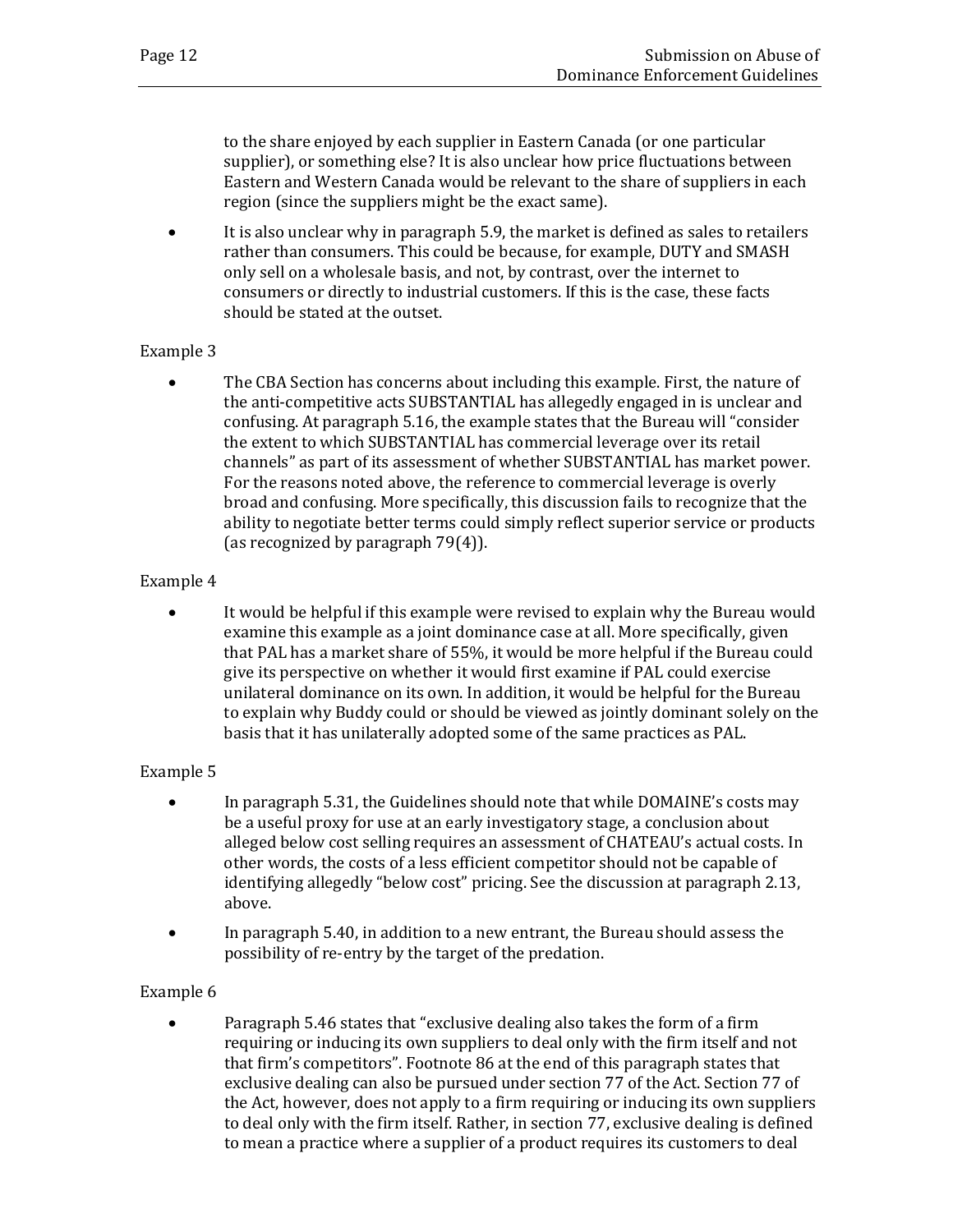only with products supplied by or designated by that supplier, or refrain from dealing with another supplier. This confusion could be eliminated by changing the first sentence in footnote 86 to "exclusive dealing by a supplier can also be pursued under section 77 of the Act".

## Example 7

• Paragraph 5.60 references a number of potentially anti-competitive practices that may confuse the reader. For simplicity and clarity, the discussion should focus merely on the change to GORDIAN's warranty terms and its competitive effects (as suggested in paragraph 5.70). Reference to the rebate program and potentially higher pricing in the non-hitch market for rope and the restrictions on arbitrage may confuse the point the Guidelines are attempting to illustrate. The complexity of this paragraph is contrasted with the straightforward way anticompetitive effects are assessed in paragraphs 5.69 and 5.70. The details of paragraph. 5.60 could be removed if, for example, the facts were changed so that rope was sold exclusively for hitches (and for no other applications).

### Example 8

- The description of SUNNY's complaint in paragraph 5.77 may create confusion. Since SOL has no regulatory authority and cannot prevent SUNNY (or any other operator) from selling over the internet, SOL is not preventing SUNNY from beginning operation in SOL's province. Instead, SUNNY may have complained because it requested that SOL certify its products but SOL refused because SOL will not certify internet sellers. This point (which arises because SOL has no regulatory authority at all) should be clarified.
- Paragraph 5.82 suggests that because SOL is a trade association that acts in the interests of its members, the Bureau may conclude that it has a competitive interest in affecting competition among its members. This statement is too broad. Consistent with the Competition Tribunal's approach in the TREB case, simply acting in the interests of its members should not be sufficient to constitute competitive interest. More specifically, in TREB CT, the Tribunal stated that the analysis of whether a trade association has a competitive interest "may be as straightforward as demonstrating that it has a plausible interest in protecting some or all of its members from new entrants or from smaller disruptive competitors in the market."
- In paragraph 5.83, the Guidelines state that the Bureau will "evaluate the purpose of the rules adopted by SOL". It can be difficult to evaluate the purpose of a trade association with many different members (who may have disparate views). It would be useful for the Guidelines to acknowledge that a trade association may include many different views, such that the subjective intent of a few members should not be attributed to the association as a whole.

### Example 9

• Including this example creates significant potential uncertainty and risks chilling legitimate competitive behaviour. More specifically, we submit that to be consistent with existing Canadian jurisprudence, any attempt by a firm to meet competition while pricing above its applicable measure of cost should be treated as presumptively legal. Further, the CBA Section questions what remedy the Bureau could or would propose to seek from STATIC to prevent the allegedly